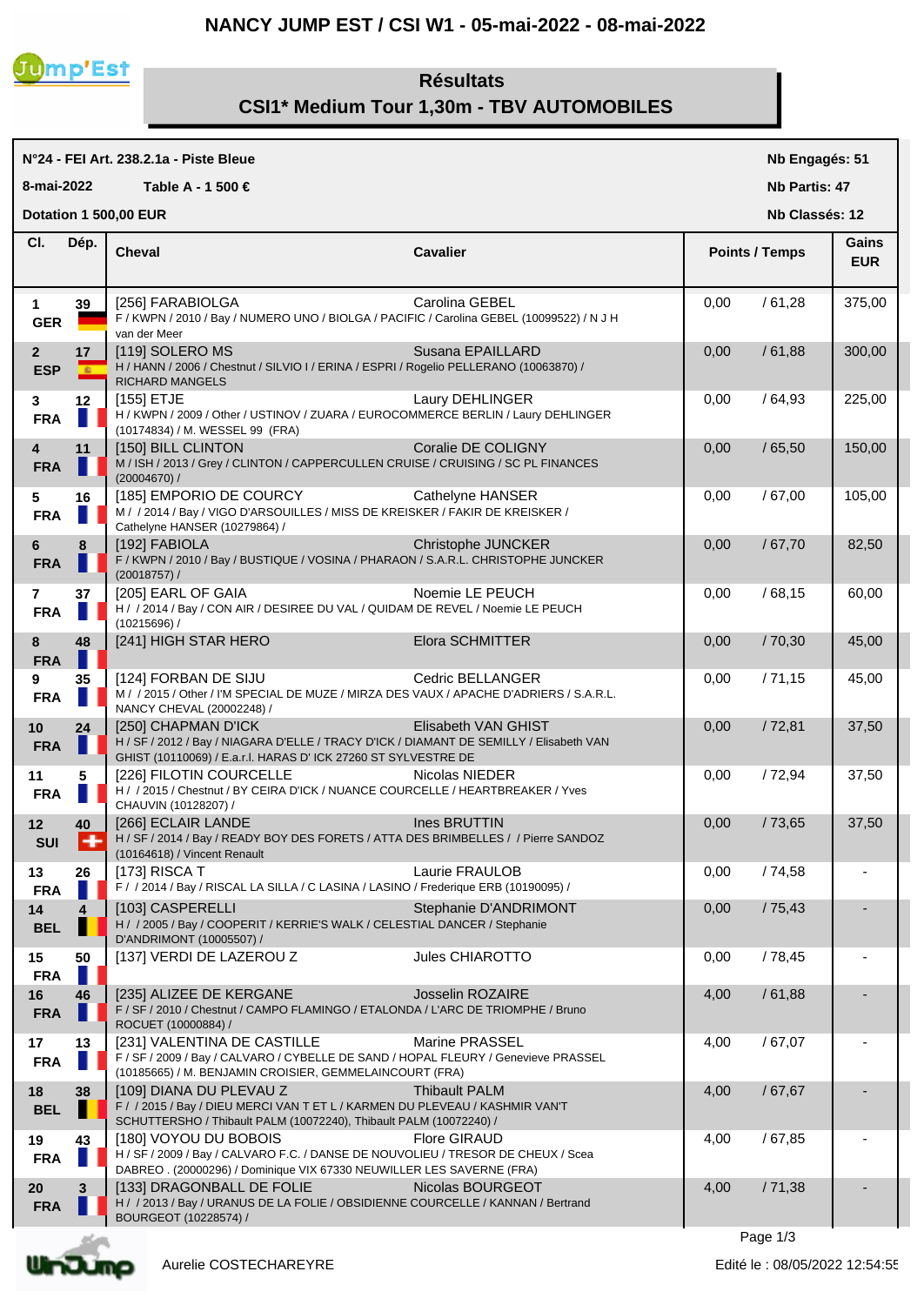## **N°24 - FEI Art. 238.2.1a - Piste Bleue**

**8-mai-2022 Table A - 1 500 €**

**Nb Engagés: 51**

**Nb Partis: 47 Nb Classés: 12** 

**Dotation 1 500,00 EUR** 

| CI.              | Dép.         | <b>Cheval</b>                                                                                                                                                                         | Cavalier                                    | <b>Points / Temps</b> | Gains      |
|------------------|--------------|---------------------------------------------------------------------------------------------------------------------------------------------------------------------------------------|---------------------------------------------|-----------------------|------------|
|                  |              |                                                                                                                                                                                       |                                             |                       | <b>EUR</b> |
| 21<br><b>FRA</b> | 30<br>ш      | [245] CHARLIE DU FAUBOURG<br>M / / 2012 / Bay / NEGUS DE TALMA*HN / MINUIT DU FAUBOURG / APACHE D'ADRIERS /<br>Patricia RAPPE (10232778) /                                            | <b>Antoine TARTARE</b>                      | /72,56<br>4,00        |            |
| 22<br><b>FRA</b> | 28           | [161] VAS Y TOI<br>H / AA / 2009 / Bay / SUBOTICA PS / GRENN DAY AA / RIF DU CROCQ / E.A.R.L. HUGO<br>BREUL (20018997) / Philippe Raphael LEGAULT 62870 GOUY ST ANDRE (FRA            | Marie DIVERRES                              | 4,00<br>/75,50        |            |
| 23<br><b>FRA</b> | 23           | [127] ELSASS DU MEZEL<br>F / / 2014 / Chestnut / KANNAN / UNIZIE DU MEZEL / APACHE D'ADRIERS / Serge BERNARDIN<br>(10247393) / Lucien HECHT 54470 ST JULIEN LES GORZE (FRA)           | Noame BERNARDIN                             | 4,00<br>/76,18        |            |
| 24<br><b>FRA</b> | 36           | [238] BILLE EN TETE<br>F / SF / 2011 / Chestnut / NORTON D'EOLE / O'VIVE / FUSAIN DU DEFEY*HN / ECURIE DE LA<br><b>VERRERIE /</b>                                                     | Eugenie RULQUIN                             | 4,00<br>/76,48        |            |
| 25<br><b>FRA</b> | 41           | [227] FREESTYLE DU MANOIR<br>H / / 2015 / Bay / LIFESTYLE / NATTE DU MANOIR / ARPEGE PIERREVILLE / E.A.R.L.<br>PIERLAU-ELEVAGE DU HANS (20017760) /                                   | Nicolas NIEDER                              | 4,00<br>/77,37        |            |
| 26<br><b>FRA</b> | 10           | [162] BACCHUS DU MOUTIER<br>H / SF / 2011 / Other / NORMAN PRE NOIR / MOUETTE DE CRESNAY / QUARTZ DE FRELY /<br>Christophe DOUTRELANT (10277844) / Anne PIEDNOIR 14130 ST MARTIN AUX  | Capucine DOUTRELANT                         | /65,72<br>8,00        |            |
| 27<br><b>FRA</b> | 9            | [175] ALKO D'ISLANDE<br>M / SF / 2010 / Chestnut / BALOUBET DU ROUET / COKA D'ISLANDE / DOUBLE ESPOIR /<br>Michel GUIOT (10085617) /                                                  | Jeanie GASPARD                              | 8,00<br>/66,45        |            |
| 28<br><b>LUX</b> | 22           | [262] QUANTUM Z<br>H / ZANG / 2009 / Bay / QUIDAM DE REVEL / VIENNETTA VAN DE FRUITKORF / DARCO / Jules<br>Huygen / Geerinckx Dirk                                                    | <b>Mick VALES</b>                           | 8,00<br>/68,08        |            |
| 29<br><b>FRA</b> | 21           | [252] VOLCANE DE TUR<br>F / / 2009 / Chestnut / TINKA'S BOY / LALE DEL MEZAR / DAGUET DE TERLONG / Sandra<br>WALD (10271106) /                                                        | Sandra WALD                                 | /68,19<br>8,00        |            |
| 30<br><b>FRA</b> | 20           | [220] FRIDZIE EDA Z<br>F / / 2015 / Bay / FAIR PLAY / JOANNE OF COCO / LIBERO H / Adeline ALLAIN (10269104) /                                                                         | Pauline MICHEL                              | 8,00<br>/77,58        |            |
| 31<br><b>FRA</b> | 51           | [174] BELLADONA DU THEIL                                                                                                                                                              | Laetitia GARCIA                             | / 80,72<br>10,00      |            |
| 32<br><b>FRA</b> | 33<br>ш      | [191] EOLE DE VALLET<br>H / / 2014 / Chestnut / ATLAS DE VALLET / FLEUR DES PRES V / NARCOS II / Alexis JORAND<br>(10175622), Dimitri JORAND (10076458 /                              | Dimitri JORAND                              | 10,00<br>/ 84,70      |            |
| 33<br><b>FRA</b> | 27<br>H.     | [207] ATLANTIS DES BRUMES<br>F / SF / 2010 / Chestnut / LAUXLEY DE BREVE / KATE DU LOZON / DIAMANT DE SEMILLY /<br>Elodie LEMARQUIS (10062386), Myriam MUNIER (102304 / Myriam MUNIER | Elodie LEMARQUIS                            | 12,00<br>/64,23       |            |
| 34<br><b>COL</b> | $\mathbf{1}$ | [116] CASPER 346<br>H / KWPN / 2007 / / VLEUT / ZAOLA / BALOU DU ROUET Z / Rivet Elisabeth /                                                                                          | Farid Alejandro HERNANDEZ<br><b>HERRERA</b> | 12,00<br>/64,37       |            |
| 35<br><b>FRA</b> | 29           | [138] DJOHN DU BANNEY<br>M / / 2013 / Chestnut / PANAMA TAME / LURONNE DU BANNEY / ELCOSTO DU BANNEY /<br>Louise CHRISTEN (10101358) /                                                | Louise CHRISTEN                             | 12,00<br>/67,95       |            |
| 36<br><b>FRA</b> | 34           | [177] DHAHRAN DU THIN<br>H / / 2013 / Bay / FETICHE DU PAS / MYRTILLE DU THIN / URBAIN DU MONNAI / Maximilien<br>LHUILLIER (10170819) /                                               | Marie GIGOT                                 | 16,00<br>/74,69       |            |
| 37<br><b>BEL</b> | 18           | [106] FANTASIO LATINO<br>M / / 2015 / Chestnut / NEWTON DE KREISKER / PALMA DE FELINES / VERDI / Philippe FELT<br>(10180455), Jean Charles GRANDMONTAG /                              | Lola DETAILLE                               | 16,00<br>/77,64       |            |
| 38<br><b>FRA</b> | 32           | [153] CASSAT D'ISO Z<br>F / / 2014 / Bay / CANTURO*BOIS MARGOT / JARDINIERE / BRANDY DE LA COUR / Brooke<br>MAJOR (10277134) /                                                        | <b>Steeve DEBES</b>                         | 20,00<br>/68,72       |            |
| 39<br><b>FRA</b> | 45           | [230] CAPUCINE DE FLEURY<br>F / / 2012 / Other / KANNAN / KINASE DE VESQUERIE / ROSIRE / Elodie POMARET (10023240),<br>Jacques HELMLINGER (100 /                                      | <b>Elodie POMARET</b>                       | 33,00<br>/103,46      |            |
| 40<br><b>FRA</b> | 14           | [163] DIAMANT DE LA NEE<br>M / / 2013 / Bay / CHEYENNE DE LA NEE / ALTESSE DE LA NEE / ARACONIT / S.C.E.A DAN<br>ESCHMANN (20018199) / M. GERARD HOFFARTH 99 (FRA)                    | Dan ESCHMANN                                | Eliminé               |            |
| 40<br><b>FRA</b> | 15           | [196] BURGS ROSES<br>M / KWPN / 2006 / Bay / MONTENDER / VIOLITA / RIVERMAN / Franck LACROIX (10174287) /<br>H.W.M. VAN DE BURG, BLEISWIJK (NED)                                      | Jeanne LACROIX                              | Eliminé               |            |
| 40<br><b>FRA</b> | 31           | [195] SCHWEPS DU SOUTRAIT<br>F / SF / 2006 / Bay / CALVARO / GINY DU SOUTRAIT / TRESOR DE CHEUX / Alain MAIRE<br>(10121710) / M. ALAIN MAIRE, FORCELLES ST GORGON (FRA)               | <b>Caroline KLEIN</b>                       | Eliminé               |            |
|                  |              |                                                                                                                                                                                       |                                             |                       |            |